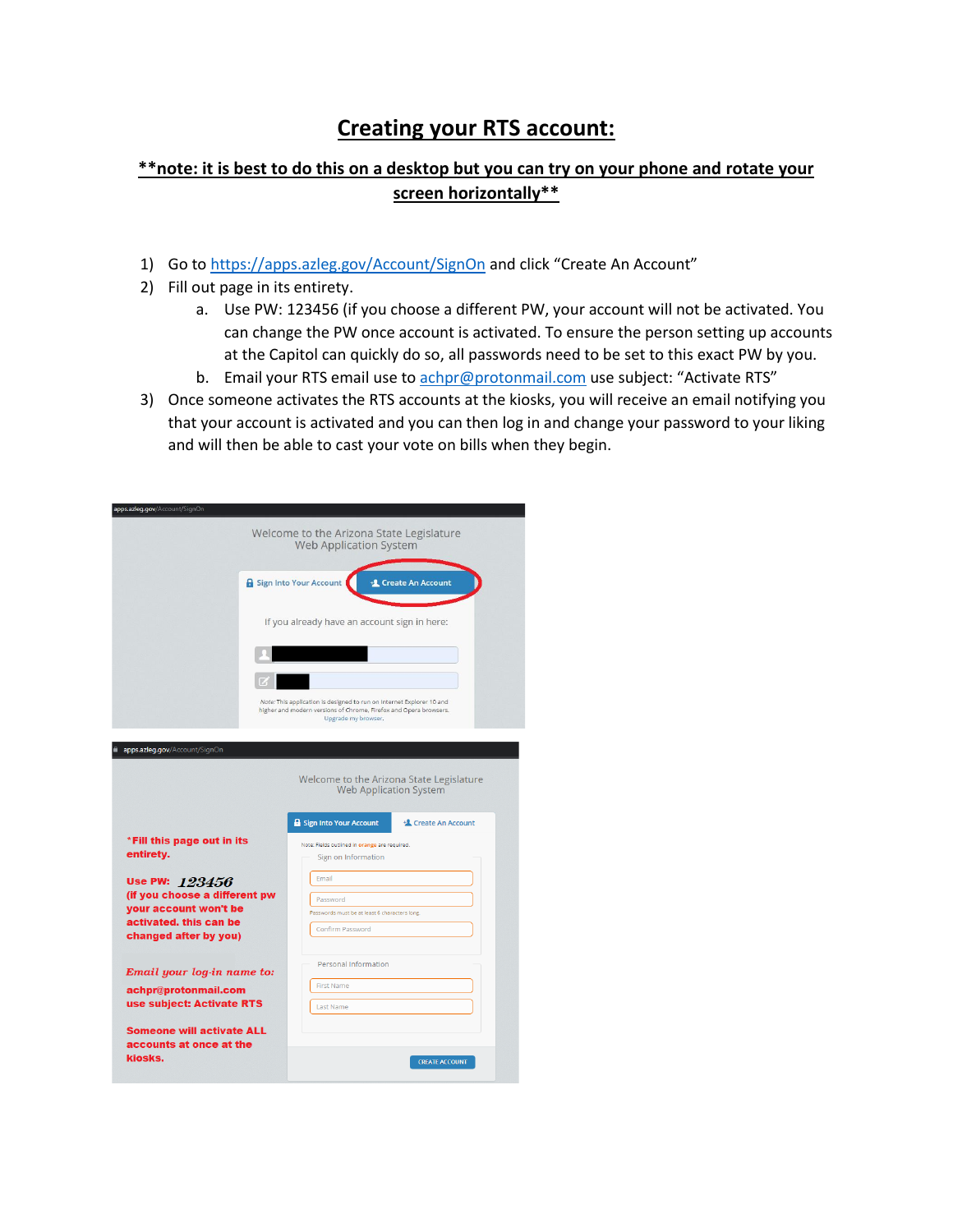## **What is RTS?**

RTS stands for "Request to Speak" (there is no required speaking involved). This is a mechanism through azleg.gov that allows citizens to use their voice remotely as bills make their way through the legislative process in our state.

Using RTS, citizens can select which bills they support or oppose and additionally, leave brief comments on said bills. Although the votes by citizens do not hold weight on the actual vote during the legislative process, it DOES allow elected officials to see how the public views the bills in question & weigh that information.

RTS is a vital piece of the puzzle during Arizona's legislative session.

- Arizona's regular legislative sessions begin in January and are usually finished mid-May. Thousands of bills often are submitted, and only a percent actually make their way through and are signed into law.
- Arizona Coalition for Medical Freedom regularly will "bill watch" ( you can go to: <https://www.azchpr.org/az-legislative-session-2020> to stay up to date on bills) and then provide their view on certain bills to you. Although many follow what AzCMF shares, we always maintain the importance for you to do your own research and come to conclusions yourself on issues, including bills.

During legislative session, you will begin to see posts made by us to support or oppose bills on RTS. This is vital and the reason we are helping to get RTS accounts set up NOW so that you can be ready to cast your vote! When you see these posts, you can read up on the bill yourself and cast your vote!

Legiscan is another great website available that allows you to track bills as they make their way through session. You can select which bills you want to follow, if you support, oppose or are undecided and watch them individually and also be notified via email if changes are made on those bills.

Should you have any questions about RTS, please do not hesitate to email us.

~AzCMF